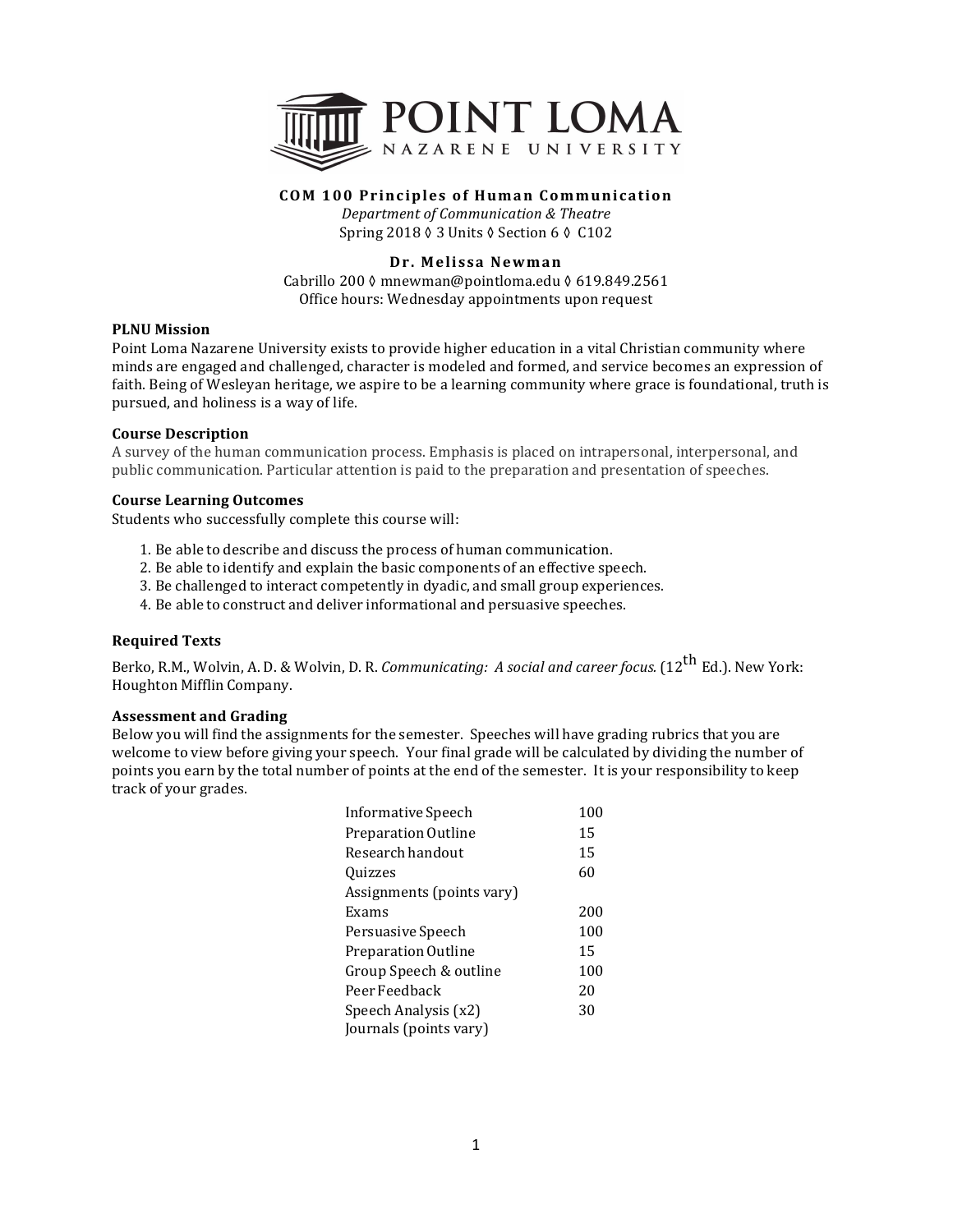# **Grade Scale**

**A-** = 90-93%; A = 94-97%; A + = 98-100%: Excellent (superior, first rate/class, exceptional, superlative *paper and tests; engaged in class lecture and discussion, attendance, posture, interest, etc. Comprehensive excellence is needed for a superlative grade in this course.* 

**B- = 80-83%; B = 84-87%; B+ = 88-89%: Above average**

 $C - 70 - 73\%$ ;  $C = 74 - 77\%$ ;  $C + 73\%$ ;  $C + 79\%$ ; Average (*mediocre, commonplace, ordinary, passable, fair, midpoint between extremes of excellence and failure.)* 

## **D- = 60-63%; D = 64-67%; D+ = 68-69%: Below average**

**F = 59% and below: Failure** (*omission or lack of satisfactory performance of action or task, inadequate, impassable, etc.)*

# **Method of Instruction/Course Norms:**

1. Students are expected to attend class and be on time. Failure to make presentations on schedule will result in a failing grade for that presentation. In the event of absence students seek missed information/notes from classmates. 

2. All written work must be typed, and attention should be paid to form (including grammar, punctuation, spelling, APA formatting and general appearance) as well as content.

3. Integrity is of great importance. Plagiarism of any sort will not be tolerated and will result in a grade of "F" for the project and possibly the course.

4. Classroom disruption by cell phones or other electronic devices (i.e. text messaging) is prohibited. All cell phones and similar electronic devices must remain turned off and out of sight for the duration of class. A student may face a zero and/or failure in the class if an electronic device is used for cheating during a test.

5. Please DO NOT disrupt class while students are presenting. This includes walking in and out of the classroom. Also, please do not carry on side conversations while the professor is lecturing or during discussion. You can never show too much respect for your professors.

6. This syllabus serves as the contract between the students and professor. Your continued enrollment in the course serves as agreement to abide by the policies and information set forth here within.

## **Course Schedule**

Please note: Due to the nature of this course, the schedule is subject to change. All changes will be posted on Canvas and announced in class.

| Date                 | Plan for the Week                                                                                        | Preparation for the Week                                                                          |
|----------------------|----------------------------------------------------------------------------------------------------------|---------------------------------------------------------------------------------------------------|
| $\tan 11$            | Course Intro<br>Write exam, assignment and<br>speech dates in your personal<br>planner/phone with alerts | Read Syllabus<br>٠<br>Prepare/practice Intro Speech<br>Read textbook overview<br>Read Chapter 1   |
| Week of<br>Jan 16-18 | Chapter 1: The Human<br>Communication Practice<br><b>Introductory Speeches</b>                           | Read Chapters 2 & 11<br>Prepare/practice Intro Speech<br>Journal                                  |
| Jan 23-25            | Chapter 2: Foundations of Verbal<br>Language<br>Chapter 11: Planning the Message                         | Read Chapters 3 & 12<br>Journal<br>Decide on topic for Informative Speech<br>Chapter 11 Quiz<br>٠ |
| Jan 3-Feb 1          | Chapter 3: Nonverbal<br>Communication<br>Chapter 12: Developing the Message                              | Read Chapter 4<br>Journal<br>Complete Research Handout<br>٠<br>Chapter 12 Quiz                    |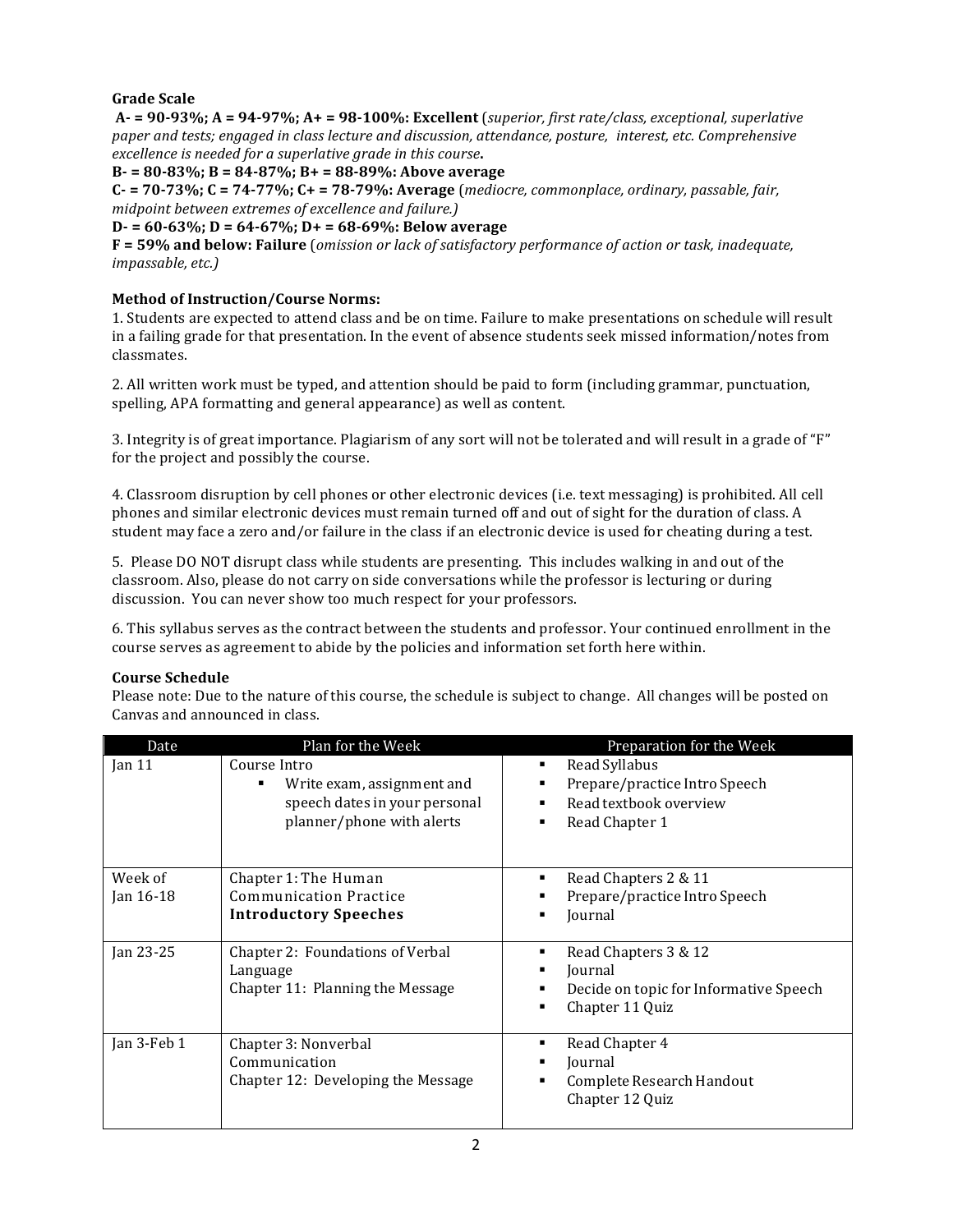| Feb 6-8      | Chapter 4: Listening<br><b>Speech Anxiety Reading</b>                                              | Read Chapters 13 & 14<br>٠<br><b>Canvas Reading</b><br>Journal                                  |
|--------------|----------------------------------------------------------------------------------------------------|-------------------------------------------------------------------------------------------------|
| Feb 13-15    | Chapter 13: Structuring the Message<br>Chapter 14: Informative Speaking                            | Read Chapter 5<br>٠<br>Journal<br>Complete Informative Speech Outline<br>Chapter13 Quiz         |
| Feb 20-22    | Chapter 5: The Self and Perception<br><b>Informative Speech</b><br>Conferences/Outline Due         | Read Chapter 16<br>٠<br>Journal<br>Chapter 14 Quiz                                              |
| Feb 27       | Chapter 16: Presenting the Message                                                                 | Prepare/practice Informative Speech<br>Prepare for Exam 1<br>Chapter 16 Quiz                    |
| Mar 1        | Exam 1 (Chapters 1-5)                                                                              |                                                                                                 |
| Mar 5-9      | No Class Spring Break                                                                              |                                                                                                 |
| Mar 13-20    | <b>Informative Speeches</b><br>** bring your smart phone or ipad to<br>record speech for analysis. | Read Chapters 6 & 7<br>٠<br>Turn in Peer Feedback & Self-<br>Analysis                           |
| Mar 22 & 27  | Chapters 6 & 7: Interpersonal<br>Communication                                                     | <b>Canvas Reading</b><br>Journal<br>Read Chapters 8 & 15                                        |
| Mar 29       | <b>No Class Easter Break</b>                                                                       |                                                                                                 |
| April 3-5    | Chapter 8: Interviews<br>Chapter 15: Persuasive Speech                                             | Chapter 15 Quiz<br>٠<br>Read Chapters 9 & 10<br>٠<br>Write Persuasive Speech Outline<br>Journal |
| April 10-12  | Persuasive Speech<br>Conferences/Outline Due<br>Chapters 9 & 10: Groups                            | Study for Exam 2<br>٠                                                                           |
| April 17     | Exam 2 (Chapters 6-10)                                                                             | Meet with Group<br>٠<br>Prepare Group Speech outline<br>Practice Persuasive Speech<br>٠         |
| April 19-26  | <b>Persuasive Speeches</b><br>** bring your smart phone or ipad to<br>record speech for analysis   | Turn in Peer Feedback & Self-<br>٠<br>Analysis<br><b>Practice Group Speech</b><br>٠             |
| Tuesday, 5/1 | <b>Group Presentations</b>                                                                         |                                                                                                 |
| 10:30 a.m.   | ** bring your smart phone or ipad to<br>record speech for analysis                                 |                                                                                                 |